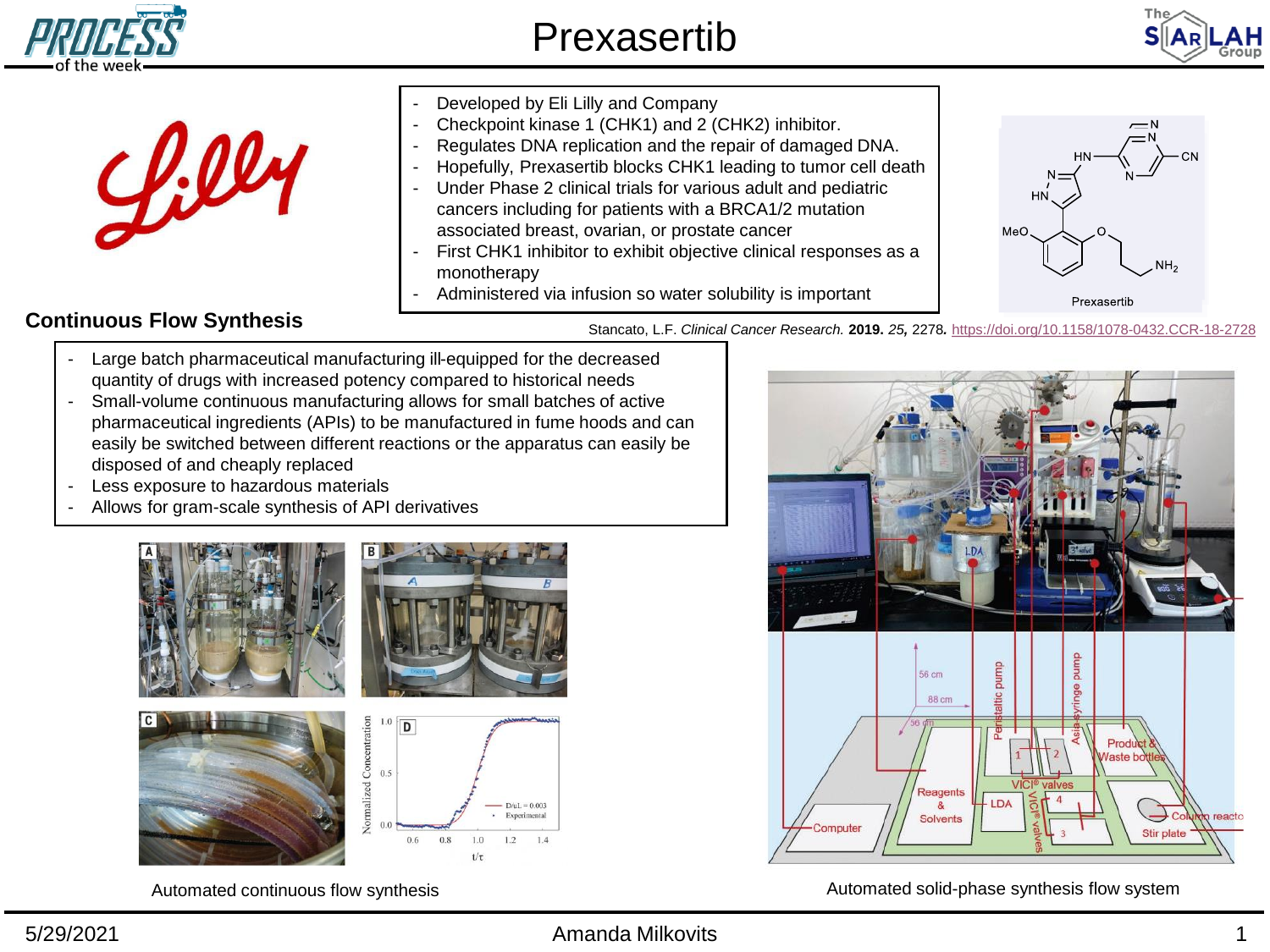

Prexasertib



## **Continuous Manufacturing Using Good Manufacturing Practices**